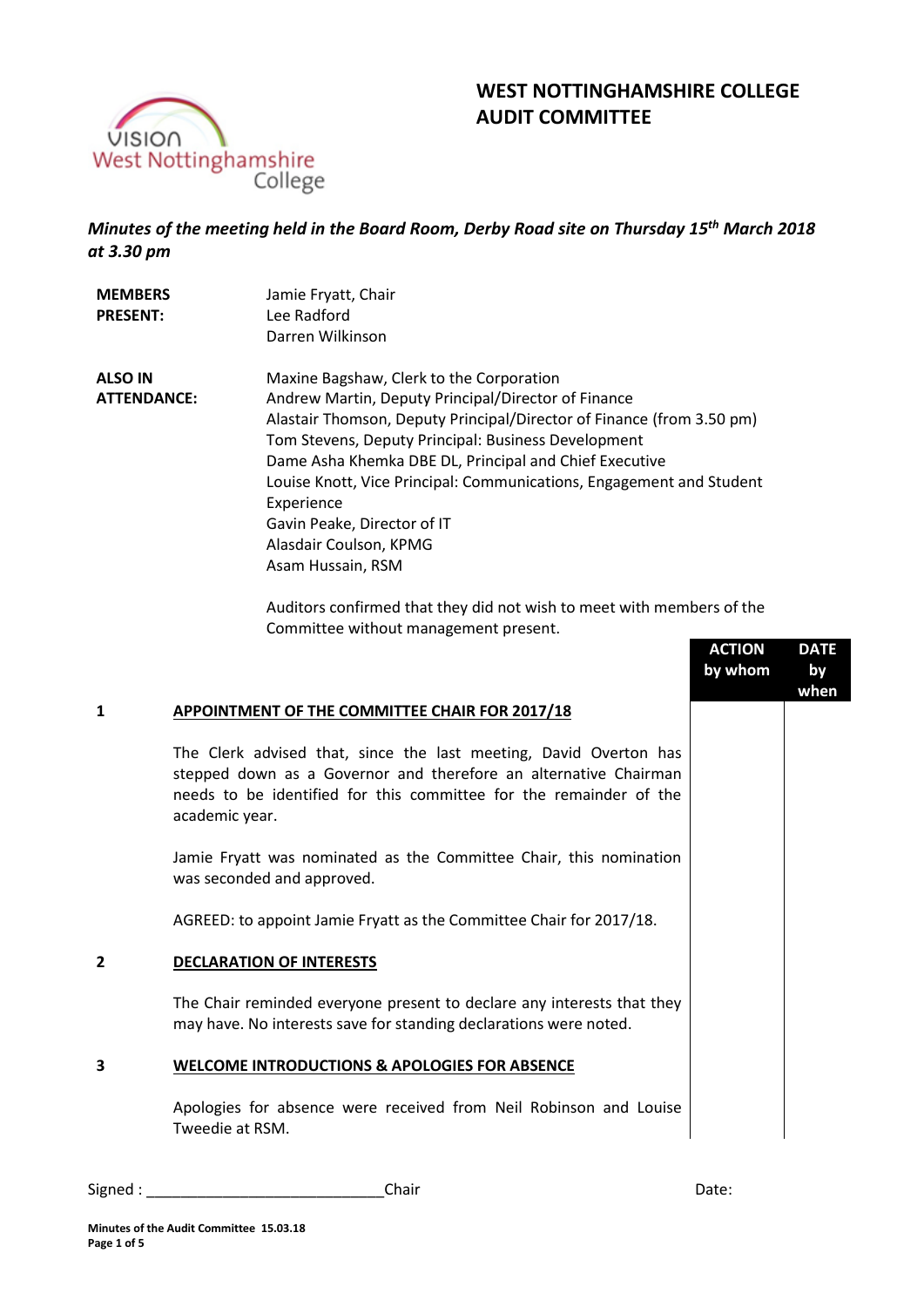#### **4 MINUTES OF THE MEETING HELD ON 30TH NOVEMBER 2017**

The minutes were reviewed and it was agreed that they were an accurate record of discussions.

AGREED: to approve the minutes of the meeting held on  $30<sup>th</sup>$  November 2017.

There were no matters arising.

#### **5 ACTION PROGRESS REPORT**

The Committee were happy to note the content of the progress report provide.

#### **6 INTERNAL AUDIT REPORTS**

1) Framework for compliance with legal requirements – Health and Safety

RSM presented their written report and drew members' attention to page 15. They confirmed that the outcome of the audit is 'a reasonable assurance'. They confirmed that there were lots of positives seen during field work and that there is much that the College should be pleased with. Members' attention was drawn to section 1.3 of the report which sets out the key findings. As an overall observation, auditors felt that there were good reporting processes in place. In terms of health and safety training, the records kept in relation to this need to be updated and cleansed and this is now underway.

The Committee considered page 18 and the recommendation to update the health and safety document and present to the Corporation. It was explained that the failure to present to the Board was an oversight and it was acknowledged that it is usually presented annually. As an overview comment the Committee agreed that the internal audit report was incredibly comprehensive. They noted the positive tone of the report and generally felt that the improvements identified were housekeeping matters.

**Q CH** One member of the Committee questioned whether the College is satisfied in terms of its 'near misses' and reporting in relation to the same. The Deputy Principal: Business Development expressed the view that the College cannot respond with 100% certainty on this, however it is known that the health and safety team do push for full and transparent reporting. The Committee challenged the senior team and expressed the view that they would like to be sure that the reporting of near misses is not too onerous as, in their view, there are valuable lessons that can be learned from these occasions.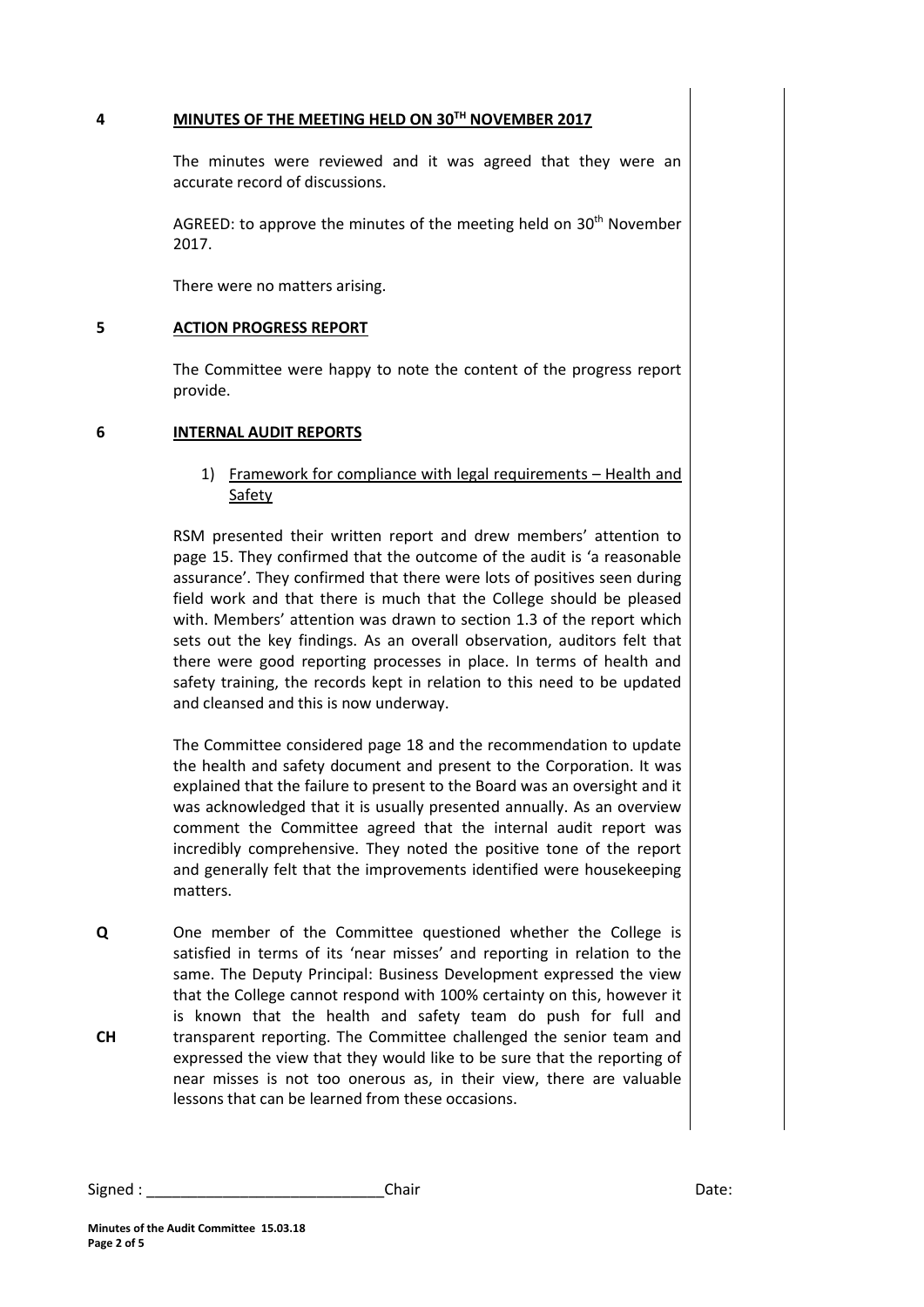AGREED: to note the content of the report provided.

# 2) Audit progress report

RSM drew members' attention to page 49 of the pack, they explained that this summarises the work planned for the year and sets out the current progress regarding each element of the fieldwork required. The progress update also includes their internal audit charter which is a sector requirement, this sets out the formalities required in relation to impartiality, independence etc.

AGREED: to note the content of the report provided.

# 3) Benchmarking report

RSM introduced their report and confirmed that it is hoped that the comparison with other clients provides a useful snapshot. The Committee's attention was drawn to page 57 which shows that the control framework within the College is improving and the position at WNC compares favourably with others in the FE sector. The Committee, whilst finding the benchmarking report reassuring, did make the observation that risk items and issues identified very much depend on the risk framework and attitude toward risk of each of the organisations who contribute to the benchmarking pool. RSM confirmed that in their view internal audit works best when they are directed to areas of concern within a College.

AGREED: to note the content of the report provided.

### **7 COMPOSITE COLLEGE RECOMMENDATIONS REPORT**

The Deputy Principal introduced this item and drew members' attention to the summary provided on page 63. In relation to the actions still outstanding from 2016/17, principally in relation to apprenticeship provision, these will now be dealt with as part of the restructuring process being undertaken. In terms of the total number of actions outstanding from 16/17 the number has reduced by 1, however it is anticipated that by the end of this academic year more (particularly in relation to apprenticeship provision) will be concluded.

In relation to the actions identified in 17/18 one has been cleared with the remainder due for completion this month.

AGREED: to note the content of the update provided.

### **8 ESF AUDIT OUTCOMES UPDATE**

The Deputy Principal provided a verbal update and reminded the Committee that the ESFA undertake an audit in relation to activity which is match funded.

Signed : \_\_\_\_\_\_\_\_\_\_\_\_\_\_\_\_\_\_\_\_\_\_\_\_\_\_\_\_Chair Date: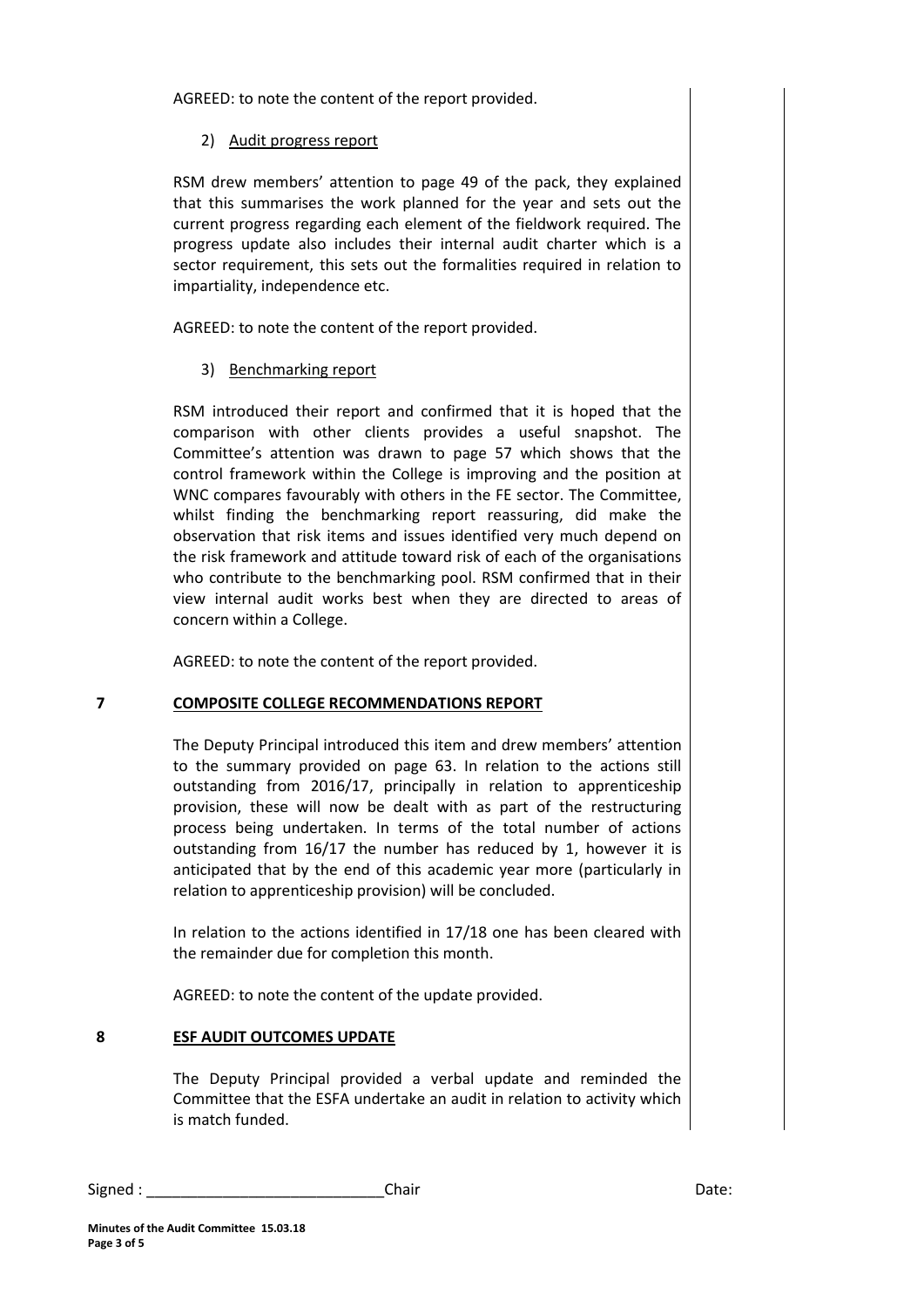The audit at College was a preparatory audit for the greater division audit. Auditors were on site last week. Verbal feedback was provided, mainly around the use of the ESF logo and strapline. There were no issues identified with funding risks and those matters highlighted were more to do with compliance in terms of ESF requirements.

He indicated that he was unsure whether the College will receive a written report, however in its absence he was able to report that there would be no impact or issues arising following the audit.

AGREED: to note the content of the update provided.

# **9 GDPR UPDATE**

The Director of IT presented his written report and he confirmed that the College was progressing through its action plan. The law in relation to GDPR is in its second reading and therefore the sector, and more broadly, are awaiting the final document before final steps can be taken to complete the compliance work required.

He drew members' attention to page 70 and confirmed that a risk assessment of the Colleges plan and activities has been undertaken and the positions compared between January and February. He confirmed that matters are moving in the right direction. He confirmed that a final rewrite of the policies will take place once the law has been finalised this month.

(Alastair Thomson joined the meeting at 3.50 pm)

He confirmed that the focus for the College has been on its structured data and the message generally is that the ICO is less worried about data stored on paper. He expressed confidence that the College will be fully compliant in terms of its structured data by the deadline in May 2018.

The Committee were advised that internal auditors have also provided verbal feedback following their on site assessment. There were 'no surprises' with all issues identified being ones that the College was aware of and is working towards completing before the deadline.

In relation to section 6 of the report, and the risks associated with data loss, the Committee questioned whether there have been any examples of when consideration had been given to reporting an incident to the ICO. The Director of IT explained that there had only been one occasion in 2017, this was a lost letter internally, however, the breach was not deemed sufficient to be reportable to the ICO.

AGREED: to note the content of the update provided.